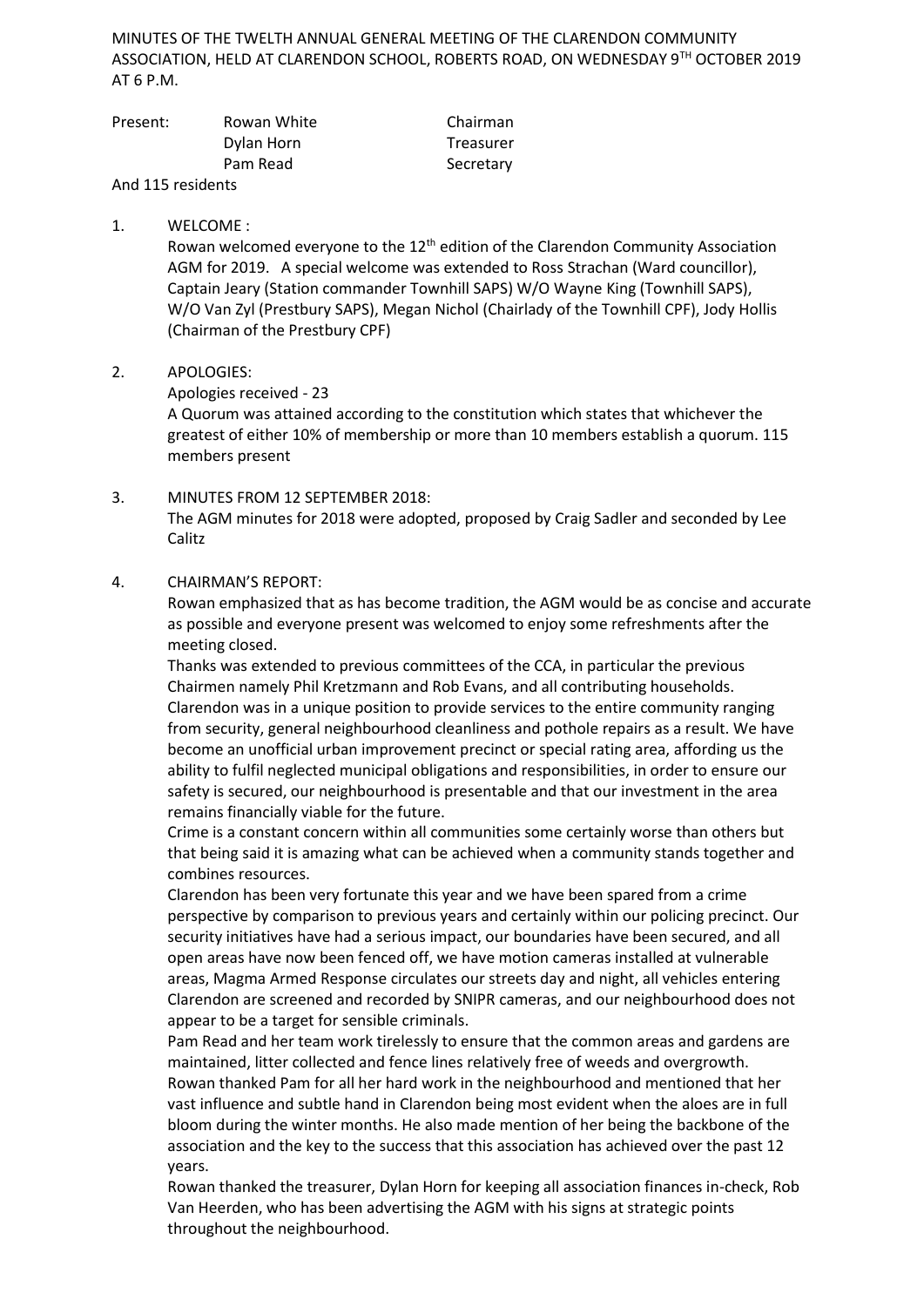Rowan acknowledged all the other CCA committee members namely Jim Read, Greg Dreyer, Dion Curtis, Rob Evans, Derek Butler, Chris Withers, John Kassner, Mark Dent, Steve Crosly, Deidre Serfontein, Rouen Bruni, Marlene Daly who have all given so freely of their time to offer their input during meetings, decision making processes and in all the unseen duties affiliated with the Clarendon Community Association.

Thank you to Clarendon Primary School for the use of the school hall.

He extended gratitude to Athlone Circle's Pick n Pay (Conrad Thatcher) for supplying the snacks, Coffee Box (Con Malherbe) for supplying some outstanding coffee and to Hyde Park for supplying some platters.

Thanks was extended to Craig and Shelly Smith for their perseverance in ensuring that all street light faults are reported and attended.

He thanked Ross Strachan, our ward councillor, for his persistence and ever present hand in holding the municipality to account and for his support of the Clarendon community. Rowan also thanked all the SAPS members from Townhill and Prestbury Police Stations, Captain Jeary, W/O Wayne King, W/O Van Zyl, Megan Nicol, the chairlady of the Townhill CPF, Jody Hollis the chairman of the Prestbury CPF. He reiterated the community's full support and gratefulness for the work that is done behind the scenes in keeping us safe bearing in mind all the adversity and challenges faced.

He thanked everyone for their attendance at the AGM, and mentioned that the support for the meeting justified the association's resolve to never give up and to persevere in ensuring that Clarendon remains one of the safest, brightest and cleanest suburbs in Pietermaritzburg.

# 5. WARD COUNCILLOR REPORT:

Ross said it was fantastic to see such great support at the Clarendon AGM and it shows what community activity is all about. He went on to highlight the following:

Problem of the Landfill site: Doubt existed as to who is responsible for it and they are now being sued by Economic Development Department. Mismanagement and corruption is rife. He quoted examples of the valuation roll and the billing system and that staff are not trained to run with the new billing system. He is fighting for improvement and it is slowly coming right. Ross said we must fight the small battles and appealed to residents to do their bit. He is fighting the valuation roll and said he is confident we will win the battle.

Ottos Bluff Road, Hardingdale: Multi million rand houses have been built. This area was earmarked for agriculture but the politicians have secured sites for themselves and get free services.

Ross said there will be consequential management. The Hardingdale services are being stopped and it would be interesting to see the outcome.

Melanie Veness is a power house who is doing great work to assist with holding the municipality to account.

The Administrator is not really making a difference and it is because the municipality has got no money left. Section 71 Report is the current balance sheet and they won't show it. He said it will take about 5 years to get the municipality right and he is determined to get it right.

Mr Sithole, the Administrator, needs support.

Lorna brought in her dog Sasha which survived the snake bite as she particularly wanted to thank the amazing Clarendon community as well as Blackridge and Prestbury for the contributions towards the medical expenses. Ross said the generosity of Clarendon was particularly noticeable.

Ross wants to see things come right in the city and Clarendon has taken the bull by the horns.

We must do something to help the city – each and every one of us must make a difference. The decisions will affect the children of tomorrow.

Ubuntu – we all need to have the spirit and make the difference and help the authorities. We can make this city better and we must do it together.

He thanked Con for making a difference with his business ventures.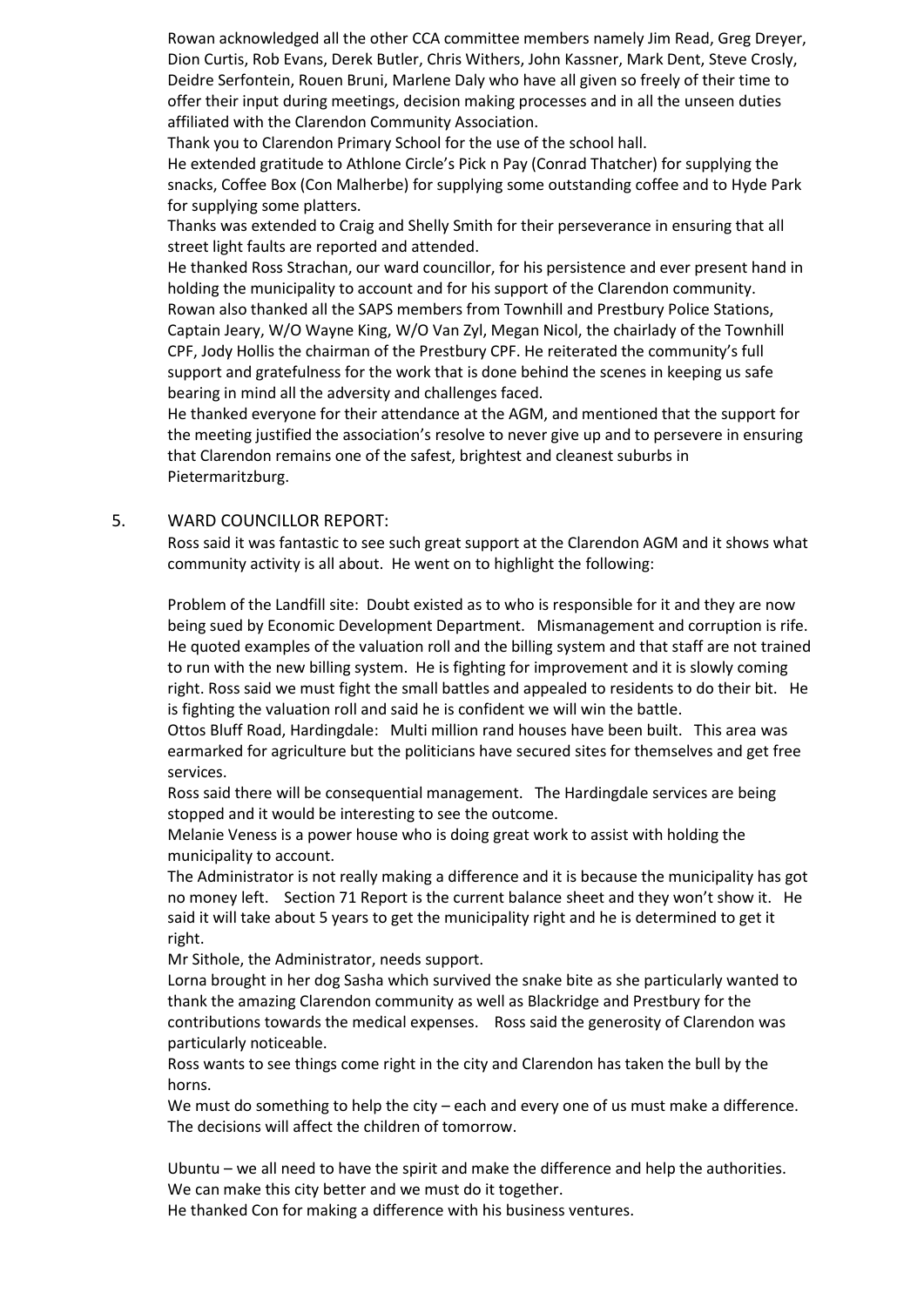Jan Combrink asked if a high court declaratory order could be sought to ensure that services are paid for by occupiers of the land in Otto's Bluff and Hardingdale. Ross mentioned that legal opinion is being considered in this regard.

A member asked what accountability is taking place in the municipality and Ross said there is consequential management and various people are being charged.

Cynthia Stevens asked about the legal requirements for outside lighting and CCTV installation, potentially infringing on privacy and comfort. Rowan said he would look into the matter but that it would be neighbourly and courteous to just approach your neighbour with any concerns and resolve any disputes amicably.

Rowan thanked Ross for attending and for his informative report.

6. TOWNHILL SAPS - CAPTAIN JEARY

Captain Jeary said SAPS faces challenges on a daily basis.

He commended the Clarendon Community Association for their stance on crime as it helps the SAPS.

He welcomed W/O Sumay van Zyl from Prestbury and W/O Wayne King from Town Hill. He shared the crime stats for the area and said it was due to efforts by the SAPS and the Clarendon Community Association that the stats are so positive. He encouraged residents to contact them if needed.

Town Hill have a staff of 37.

He said they look after Wembley and Oak Park as well and cannot concentrate on Clarendon only.

The question was asked why SAPS cannot stop the music at Alexandra Park. Captain Jeary said report it when it is out of control and they will assist wherever possible.

Captain Jeary said they have weekly meetings where progress is tabled. SAPS members know if they mess up they will be charged. He stressed that patrollers need to take care and in difficult situations should call the SAPS.

Captain Jeary thanked Clarendon community for their support.

7. MEGAN NICOLS

Megan said it is important to get involved in community initiatives and Clarendon is a leader and other neighbourhoods have modelled themselves on Clarendon.

She said they lost Sgt Ngcobo from the Town Hill station this year who was murdered and they had managed to raise R11 555 from the Town Hill precinct for the family. She thanked residents for their generous donations and this was to assist the family during this difficult time.

In April a Youth Desk was established comprising young adults from the ages of 14 – 35 years and is a sub-committee of the CPF. They are involved in drug awareness drives and many other projects. Megan asked if anybody in the Clarendon community wishes to join the Youth Desk, to please contact her. She said these young people should be encouraged to get involved.

She said they have lost a part of the police station due to the Athlone Circle development and it is making it very awkward for Captain Jeary and his team to operate.

The CPF meets once per month and have a public meeting every quarter. She encouraged everyone to attend some of the meetings and see what is going on in various suburbs as it is very important to stay in communication with each other. She said it would be good to get a turnout like tonight at their AGM.

She said the CPF ran a series of combined patrols in the Town Hill precinct and thanks to Clarendon for always being so willing to come on board. Megan said her husband owns a security company and has donated some panic buttons to vulnerable members of the community, the CPF has also invested in car magnets in order that patrollers can identify one another while out patrolling and these were sold to patrollers for R10 to recover CPF costs.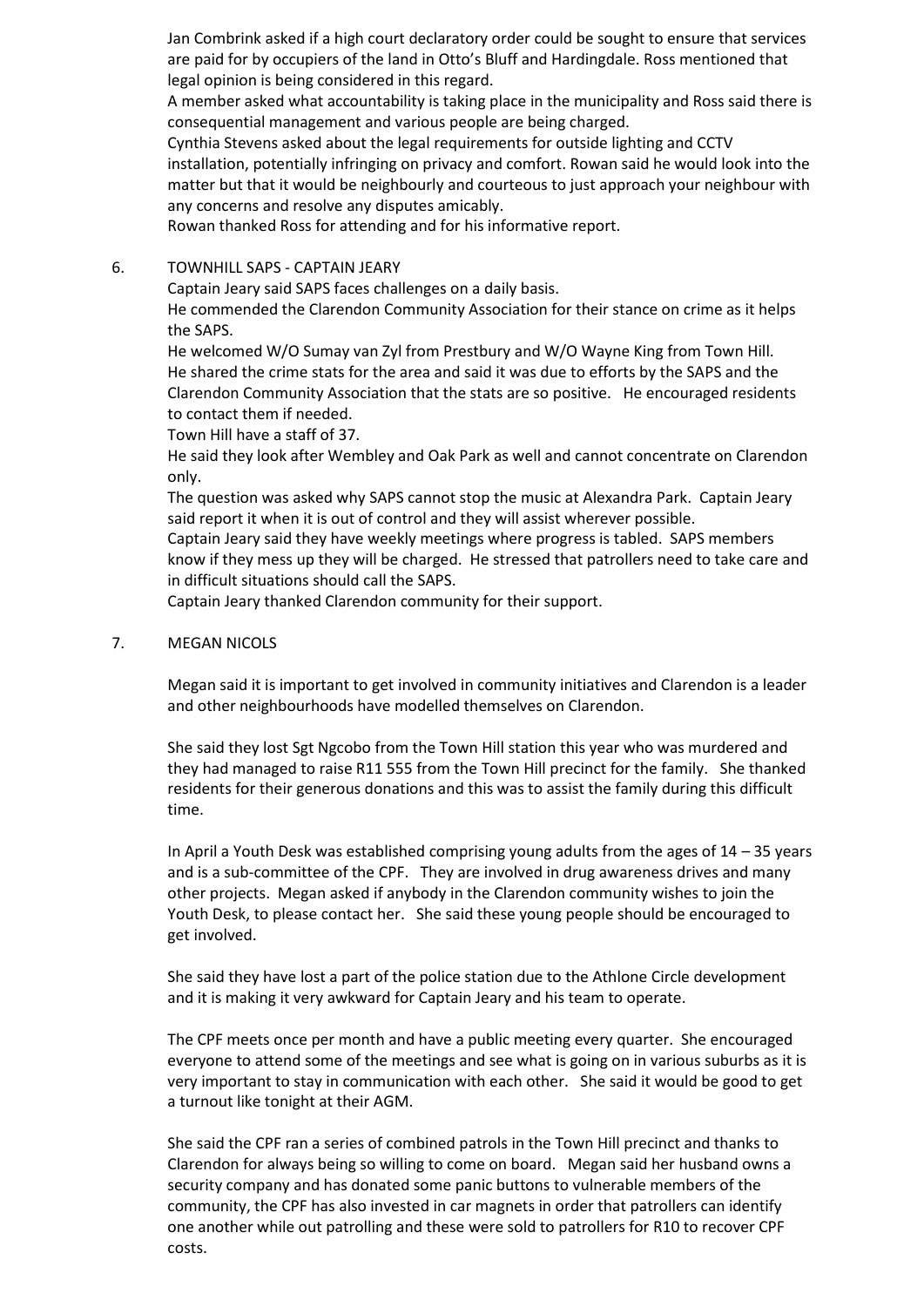Clarendon community made a generous donation to the CPF account.

Ladies being attacked was of real concern and she urged vigilance especially if living alone.

She thanked SAPS for their dedication especially with the challenges they face. A detective retired in August and has not been replaced which has put a bigger workload on those remaining.

She said people must feel free to contact her and she appreciates the contribution by communities.

Rowan thanked Megan Nichol, and the CPF executive committee, for all their hard thankless work that has gone into reinvigorating the Townhill CPF, re-establishing the Townhill youth desk, and the support for Townhill SAPS station and members to keep crime and general security under control. Rowan also mentioned that Townhill CPF, under Meghan's leadership, has been very proactive with the future of our community safety well in hand and he encouraged residents to attend the monthly CPF meetings, where community members and SAPS members tasked with our neighbourhood security can interact.

## 8. FINANCIALS:

Dylan presented the Financial Statements which were adopted, proposed by Mike Summerlee and seconded by Jim Read.

## 9. NEIGHBOURHOOD PATROLS:

Rowan said that the nightly neighbourhood patrols had been placed on hold, a few months ago, in order that patrol fatigue be avoided, but emphasised that all patrollers were in contact should the need arise to support any Townhill Community Policing forum patrol initiatives or if there is a perceived spike in criminal activity. Magma currently fulfils the neighbourhood patrol role and unless required the men who once volunteered and sacrificed their own sleep time have been able to rest. He thanked Dion Curtis being in control of the neighbourhood patrol team.

## 10. CLARENDON CRIME STATISTICS:

Rowan presented some interesting stats with regards to crime when compared to previous years as well as a representation of the areas affected during 2019.

|                             | 2016 | 2017 | 2018 | 2019 |
|-----------------------------|------|------|------|------|
| <b>Burglary residential</b> |      |      | 15   |      |
| Robbery residential         |      |      |      |      |
| Attempted burglary          |      |      |      |      |
| Attempted theft             |      |      |      |      |
| Armed robbery               |      |      |      |      |
| Theft                       |      |      |      |      |

| March     | Burglary residential, Theft residential       |
|-----------|-----------------------------------------------|
| April     |                                               |
| May       | Theft residential                             |
| June      | Theft residential, Burglary residential       |
| July      | Attempted hijacking, Burglary residential     |
|           | Burglary residential, Attempted burglary      |
| August    | Robbery residential GBH, Burglary residential |
| September | Attempted burglary,                           |
| October   | Burglary residential, Burglary residential    |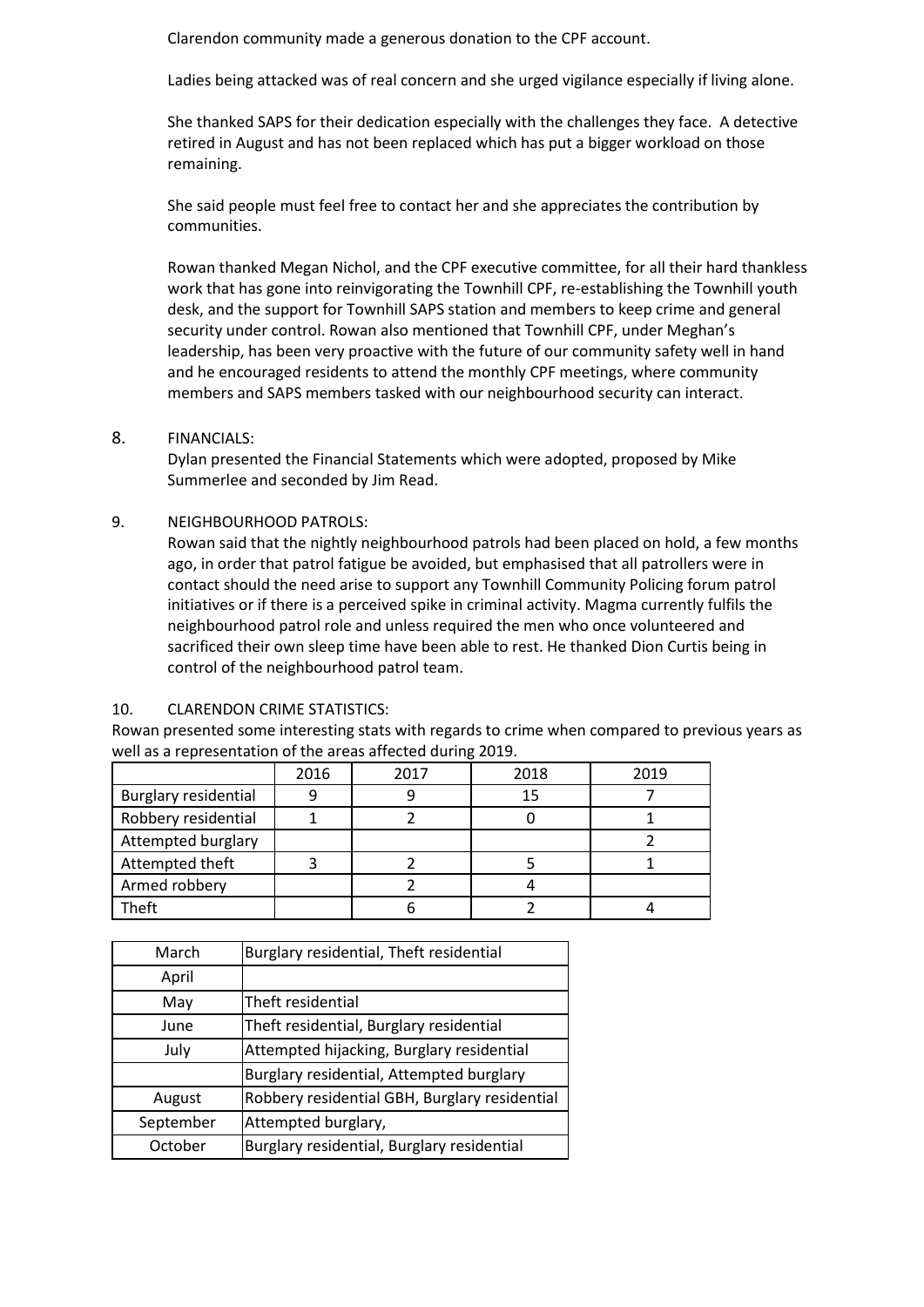### 11. SECURITY RECOMMENDATIONS:

Rowan reiterated what was said last year.

- 1. Please store all valuable items out of view preferably in the cupboards while sleeping or when away from home.
- 2. Alarms need to be armed when retiring to bed and when leaving house unoccupied
- 3. Early warning measures need to installed and functional
- 4. Discuss with your security company about remote panic buttons.
- 5. Never exit house to investigate outside noises, notify your alarm company
- 6. Install CCTV cameras
- 7. Ensure there is adequate lighting around your house, ideally day/night LED globes.
- 8. Ensure inter-leading doors are locked when away from home to impede free movement through the house in the event of a burglary
- 9. Ensure verge is clear of any bottles, cans and other litter
- 10. Check on neighbours activated alarms & barking dogs
- 11. Tell your neighbours when you go away in order that they can monitor your property
- 12. Ensure boundary fencing is a sufficient deterrent especially if bordering conservancy
- 13. Report suspicious person's/vehicles on the security group
- 14. Keep copies of present and past employee identification documentation

## 12. WHATSAPP GROUPS:

Rowan advised muting the chat group. He also said that social media has become one of the greatest innovations of our time but unfortunately one of our greatest enemies with general etiquette largely ignored or just misunderstood and the emotional responses and indiscriminate forwarding of fake information may potentially divert understaffed policing resources, cause unnecessary panic or negatively impact social relations. The WhatsApp chat group is a very useful and informative forum that if used appropriately is still very relevant. The group relies heavily on mature and responsible posting, he also mentioned that it was a community building group, and cautioned against engaging in debates around issues that would tarnish community cohesion, foster hostility or attempt to draw reaction. He said that all communities faced challenges, and certainly in Pietermaritzburg, but it required positive community engagement. Rowan highlighted guidelines for this WhatsApp and social media in general, which would be published on the website for future reference.

## **WhatsApp Guidelines**

Rowan mentioned the difficulty faced by group administrators in controlling chat groups and highlighted that the groups had been established to serve a useful purpose and being included on these groups was a privilege not a right, participation was voluntary and required patience.

## Recommended:

Keep the group relevant to community issues Street lights/Electricity/Fires Water Lost dogs/cats Contact details of service providers not available on the website

## Advisable to:

Extend any gratitude privately Not send data insensitive messages Not have one-on-one conversations in the group. Private message rather

- Check your sources before posting unverified information
- Ensure that you have the correct recipient for the intended message

#### Avoid

Confrontational/insulting/condescending messages Graphic photos Opinions or airing grievances seeking a reaction Racism Religious or political views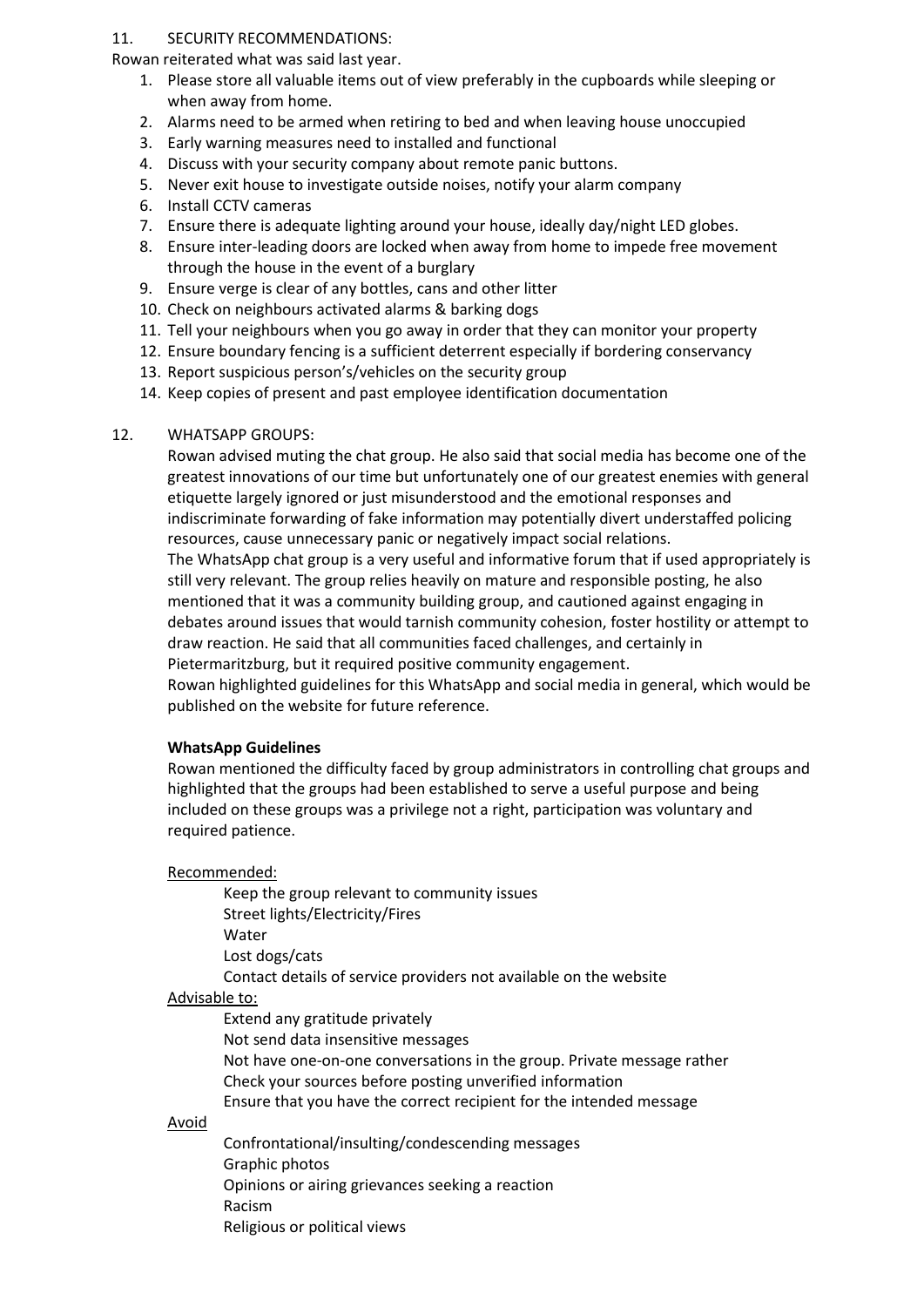In the event of an emergency or should medical assistance be required to please contact ambulance services, all details are available on the website.

He cautioned that any consistent transgressions will unfortunately result in removal from the group to protect the relevance of the forum and spare the other group members from the unnecessary messages.

When in doubt? Ask yourself 3 questions

Is this relevant?

Is this necessary?

Is this a good time to post?

The etiquette of social media interaction relies heavily on adult responsibility and respect. If you are not able to say in person or display on a billboard what you are about to post, avoid putting it on social media!

## 13. TELEGRAM SECURITY GROUP

Rowan said that the Telegram Security group has been a very effective security forum and is being well respected, with Magma reacting very quickly to any alerts with appropriate feedback, with more than 340 residents linked. Telegram replaced the WhatsApp Security Groups negating the need of forwarding security information between 2 groups, as was the case previously, with Telegram accommodating more members. There were enquiries as to the lack of Magma input onto this group and not receiving notifications. This was attributed to the lack of criminal or suspicious activity within the neighbourhood necessitating alerts. Rowan advised to check that notifications were enabled in the Security App. He requested that should anyone want to be added to contact him directly.

## 14. MAGMA

Rowan said that there were currently more than are over 140 contracted homes, schools and businesses. He said that a dedicated Clarendon MAGMA vehicle patrolled 24/7/365 with 6 armed response officers rotating on night and day shifts.

Magma guards have intercepted a few suspects either loitering, for attempted theft or involved in a recent burglary all of whom were arrested and handed over to Townhill SAPS for processing. He said that Dewald Van Rooyen is the new Magma area manager and everything is operating very smoothly and efficiently under his leadership.

## 15. SNIPR CAMERAS

Rowan said that SNIPR cameras have replaced the old CCTV cameras, with the cost of the administration of the data base as well as the outlay for the specialised camera and SNIPR software all covered by the CCA. All number plates entering the neighbourhood are screened and should any plates have been flagged for criminal activity or stolen, alerts are transmitted via the SNIPR App. Magma Security bear oversight of the cameras and SAPS were notified for appropriate response.

## Motion Camera

Rowan said that a motion camera had been installed to detect any movement from the botanical conservancy adjacent to 53 Villiers Drive, with still pictures distributed instantly to the Magma patrol phone, allowing the patrol team to intercept any suspects before they can target any homes from this area. There was a recent positive hit after an attempted burglary but the camera picked up the suspect leaving through this area, with his entry point unknown at this stage. He thanked Mike Summerlee for all the time spent setting up the motion camera.

## 16. MATTERS ARISING:

## 16.1. Street lights

Rowan emphasised that a safe neighbourhood is a well-lit neighbourhood. He asked that residents please check on and report faulty street lights outside individual property's and reference numbers be sent to Shelly Smith or himself in order that monthly bulk emails to all relevant senior management and Ross being able to follow up from his side. Rowan said that there had been a very good response to the emailing initiative and street lights were being repaired. A private contractor was contacted to restore power and replace a few bulbs to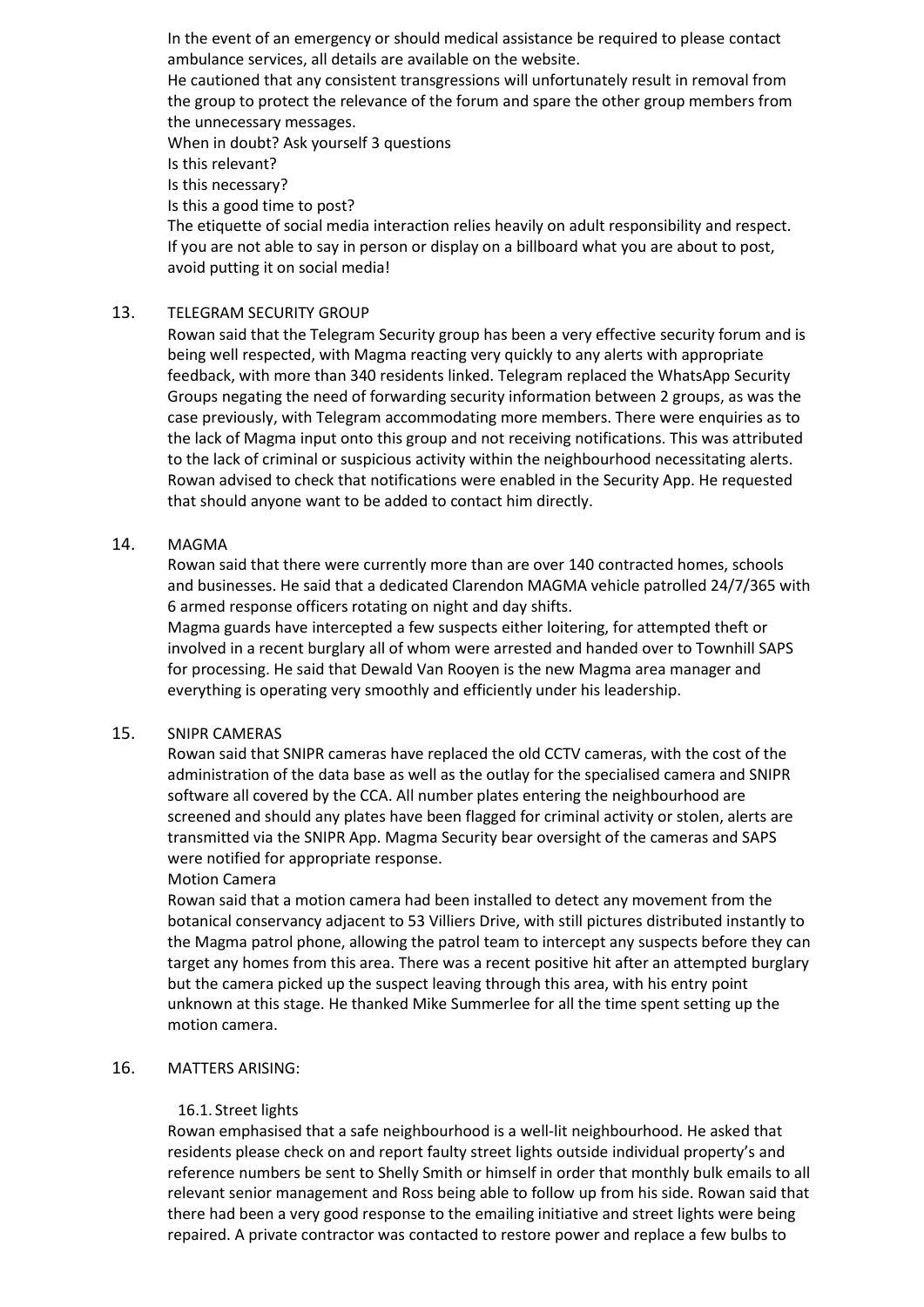the Roberts Road Bridge and he mentioned that with the lighting reinstated the bridge was hopefully a lot safer to navigate at night.

He emphasised that this would be an ongoing challenge that required persistence and a little effort from everybody and that the municipality could not attend to problems or faults that were not reported with reference numbers.

#### 16.2. Litter

A recent newspaper article highlighted the huge problem the municipality faces with regards to litter. There has been a clean-up campaign organised by a very proactive private group within the city centre as well as at the university, but unfortunately there seems to be an ingrained belief that littering created employment and the general inconsiderate discarding of litter will require more clean up campaigns.

Rowan requested that while out walking in the neighbourhood, if everyone could take a packet with and collect any litter that may be found, and that it really made a huge difference to the general appearance of the neighbourhood.

He asked that employees were advised against littering. The view point is an ongoing challenge and visitors to this area do not seem cognisant of the impact of littering, and mentioned the indiscriminate discarding of bottles down the view point bank, together with cigarette butts and packets, and take away containers. The CCA employs a local man, Brian, to pick up litter in the neighbourhood which certainly made a difference but even if only 3 items of litter are collected by each walker, frequenting our neighbourhood would be a better experience for everyone.

The dump fire was an environmental disaster that had been looming for years, but we couldn't just blame the municipality mismanagement and we need to acknowledge that it is our litter that was burning. There was a petition that was being circulating on social media urging the municipality to move the landfill site and Rowan urged everyone to sign it. He said that the landfill issue is finally being addressed receiving attention from provincial and national structures, unfortunately to the detriment of the health of the residents of Pietermaritzburg.

The fire had raised some serious questions about the need for recycling to be reintroduced, and this would require an individual and collective effort, and everyone was encouraged to reconsider and revisit recycling where possible. Clarendon School were considering a recycling village in the future, but currently there was a recycling depot in Hilton that could be utilised. The major setback for previous recycling was the break down in the collection of recyclables and the lack of a sorting facility provided by the municipality.

Rowan asked for anyone passionate about recycling and having spare time to consider establishing a sub-committee to initiate a recycling initiative in Clarendon that might spread to other areas. He said that there was a young entrepreneur who had assisted in removing uncollected refuse and suggested contracting him, through the CCA, on a monthly basis to transport recycling from Clarendon to the Hilton depot. Rowan suggested publishing information on what can be recycled and how and what recyclable items need to be separated, on the website for reference. He asked that all interested person's contact Pam Read.

#### 16.3. Potholes

Rowan said that the CCA had financed SEALCOAT to institute repairs to all potholes in the neighbourhood and that we were in the fortunate position due to all contributing households, and surplus funds were used for this project. He said that while this was a municipal responsibility, the committee had decided to institute these repairs as there was no clear indication that any pothole repairs would be conducted by the municipality, in the near future. He thanked each contributing home and said that the small monthly contributions made a huge difference and if more homes considered joining the CCA, we would be in a position to do so much more.

The invoice for the pothole repairs would be submitted to the financial officer at the municipality for reimbursement.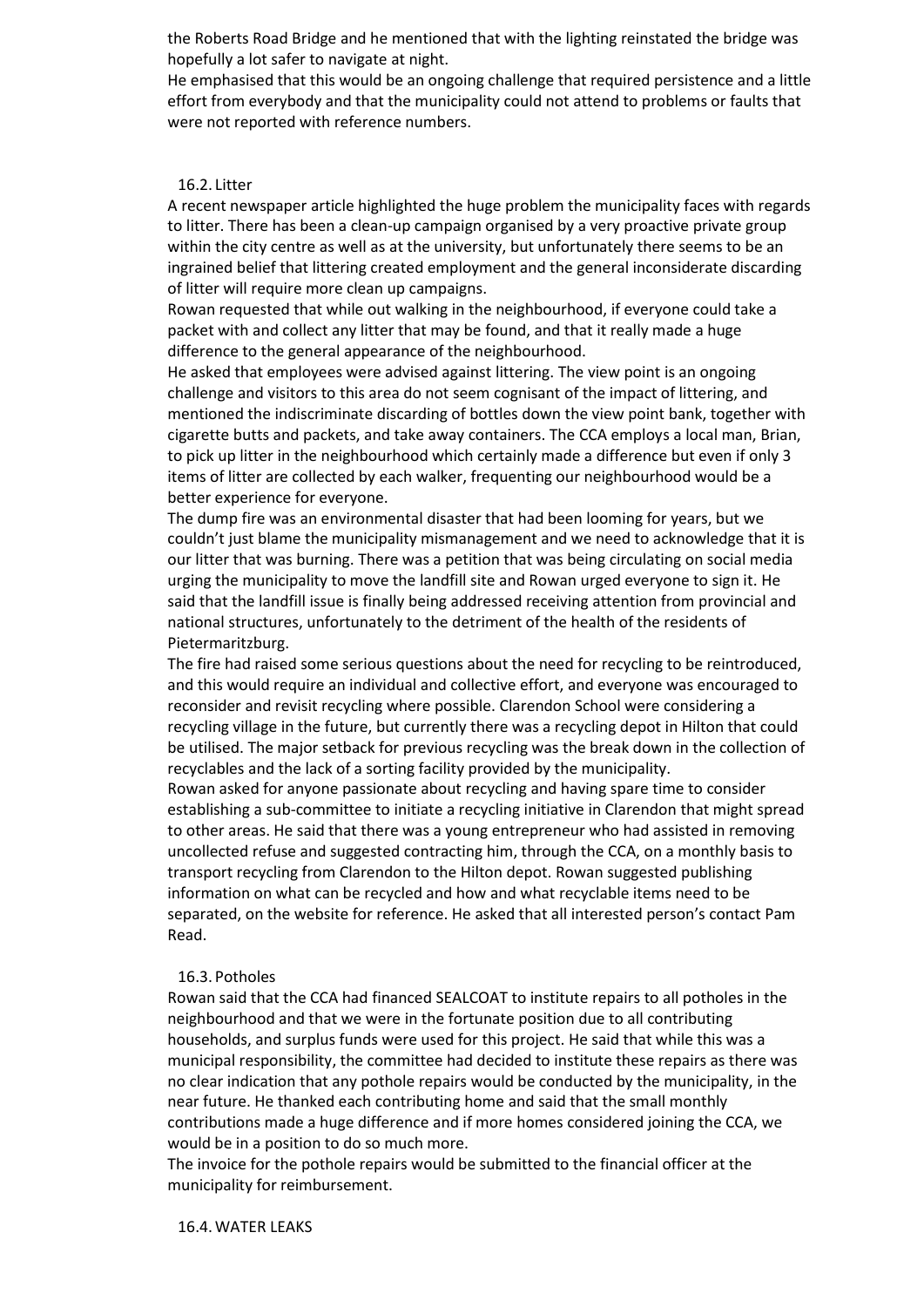Rowan emphasised that constant reporting of water leaks to management had yielded prompt repairs to some old leaks and a few new ones, but leaks needed to be reported timeously with reference numbers sent to Ross or himself for the bulk emails and for Ross to follow up. Water services managers were very efficient and when notified were able to mobilise plumbing teams to major water leaks very quickly.

#### 16.5.WEBSITE

Rowan said that the Clarendon Community website had been completed and very beautifully designed; he encouraged residents to go onto the website for all details and insight into the functions of the association in Clarendon. He extended a big thank you to Bonny Thompson, for organising, designing and administrating this site. Should you want to advertise your business particulars, and are a CCA member, please contact her directly or through the website.

### 16.6.DEFORESTATION IN WORLD'S VIEW

Rowan said that the deforestation in the World's view conservancy had been noted with concern for the past year and most recently by a resident who happened to be riding in the plantations. Timber is being felled illegally in places and unsustainably with no replanting, rampant littering taking place, alien species invasion, poaching and serious erosion in various sites of the conservancy, due largely to off-road motorbikes. This appeared to be a huge problem around Blackridge, Boughton and Old Howick road in particular. The municipality was aware and was apparently setting up a formal forestry division with board members and other important people to deal directly with this issue to ensure sustainability. We as a community needed to maintain vigilance and apply pressure on the municipality, through our ward councillor, by emailing pictures of any forest damage, vehicles involved together with GPS co-ordinates while out walking, riding or driving.

An online petition was being investigated in order to incorporate other communities with similar concerns of the deforestation and hopefully the plantations could be either privatized or managed sustainably for the future. It was suggested that a subcommittee be established to bear oversight, and assist Ross to keep the pressure on the municipality. He asked that all interested person's to contact Chris Wither's after the meeting.

## 16.7.AMENDMENTS TO CONSTITUTION

Rowan said that the CCA membership approval was required to formally make an amendment to section 1.7.3 of the constitution which required the addition of the word 'exempt' as is necessary for tax exemption and in compliance with the tax exempt unit's requirements.

1.7.3 On dissolution of the association, any assets held by the association shall be donated to another organization with objects similar to those of the association provided that the latter is itself exempt from income tax in terms of section  $10(1)(cB)(i)(ee)$  of the Income Tax Act

He asked for all in favour to raise their hands. A majority of those present were in favour and the amendment approved.

## 17. CCA MEMBERSHIP

Rowan said that the CCA monthly fee had been maintained at R200 for the past 10 years, with Magma clients being discounted the Magma patrolling costs, in order to keep individual household security costs affordable. CCA membership is stable at about 56-57% but does fluctuate occasionally with people leaving the area, and he appealed to encourage neighbours who are not members or new neighbours to consider joining the CCA. Rowan also said that the neighbourhood, individual properties and our families would benefit in the future. He also said that with a lot of people contributing a little we are able to do a lot, but this requires a little from everyone.